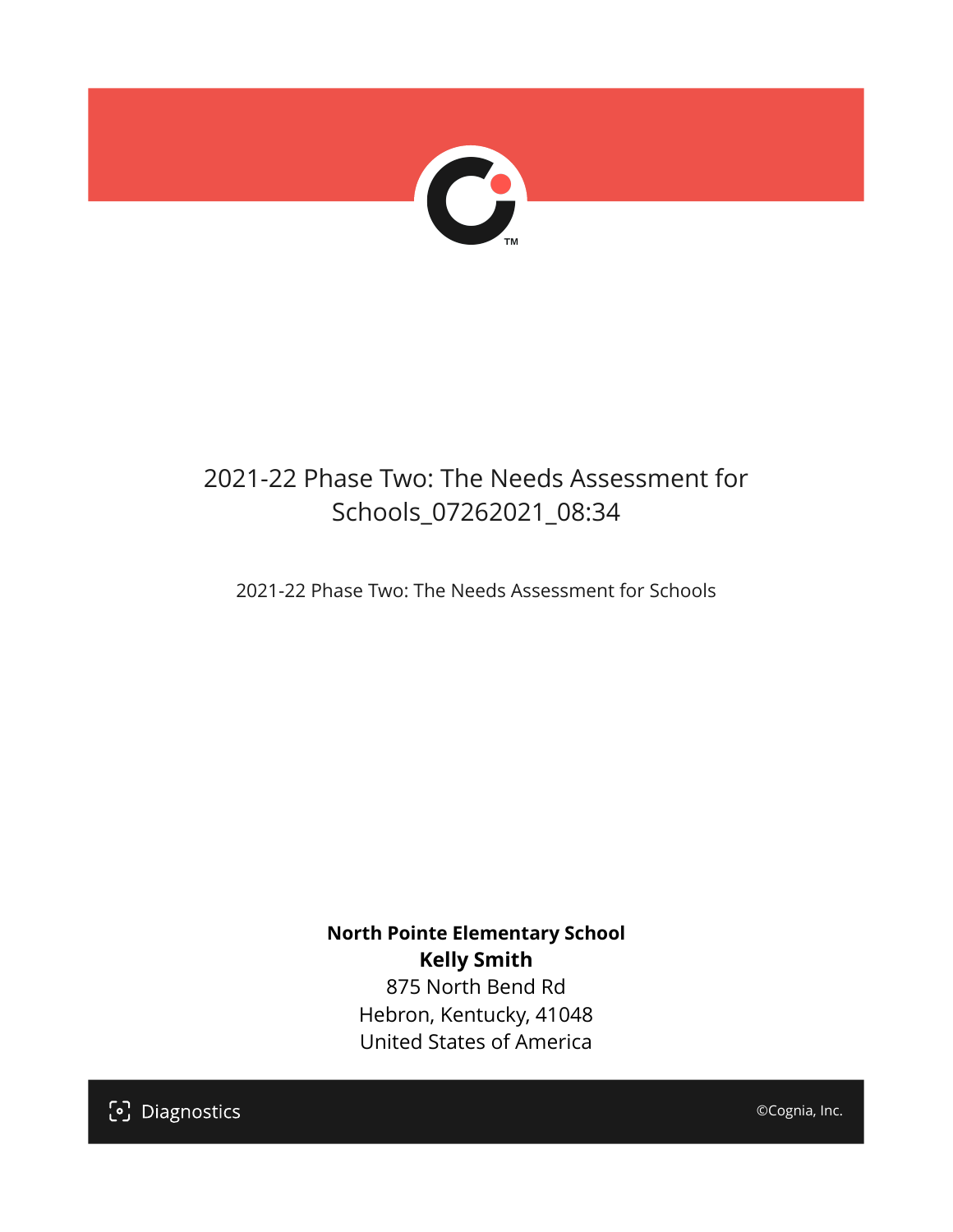2021-22 Phase Two: The Needs Assessment for Schools - 2021-22 Phase Two: The Needs Assessment for Schools\_07262021\_08:34 - Generated on 11/28/2021 North Pointe Elementary School

# **Table of Contents**

| 2021-22 Phase Two: The Needs Assessment for Schools Understanding Continuous Imp 3 |  |
|------------------------------------------------------------------------------------|--|
| Attachment Summary                                                                 |  |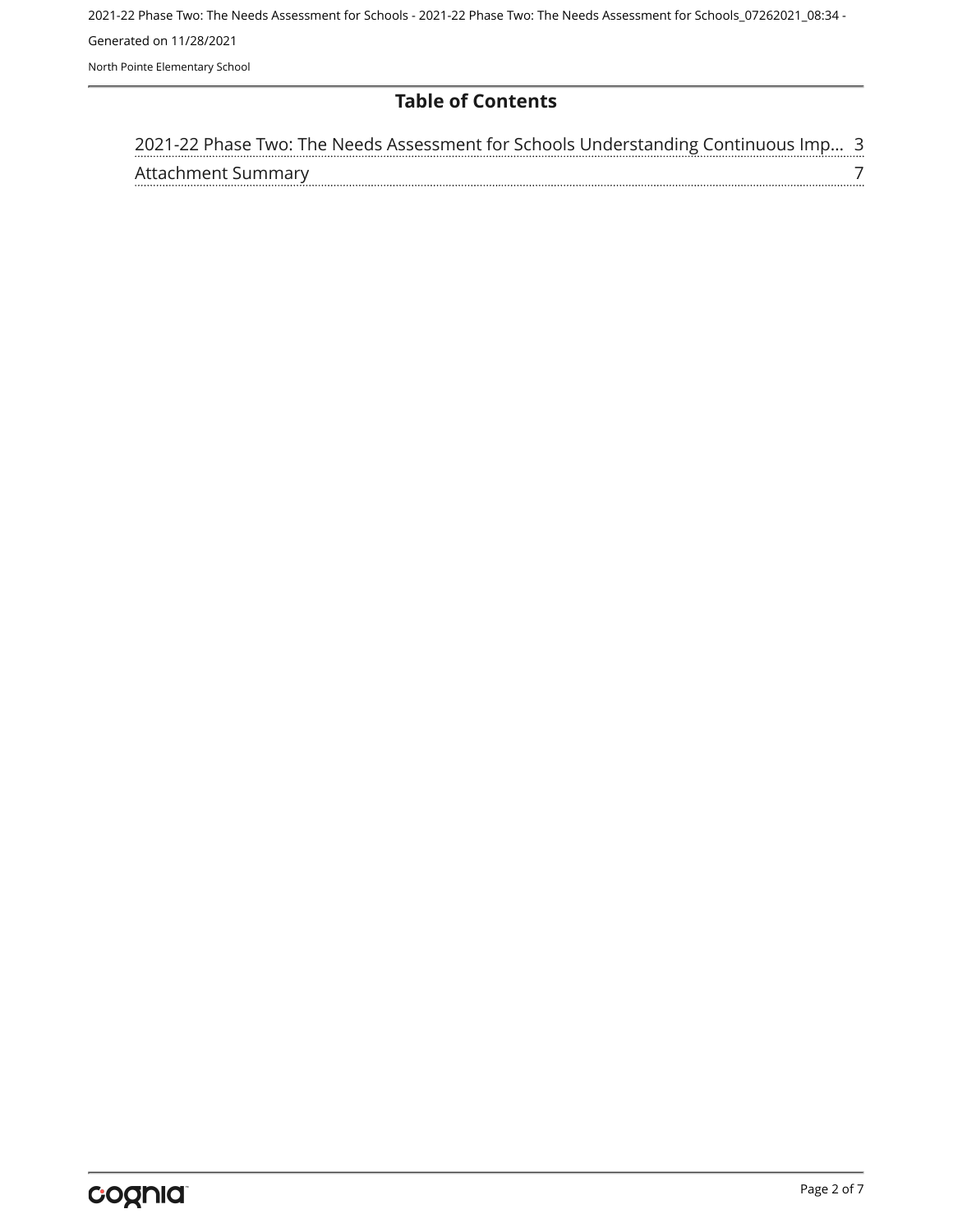2021-22 Phase Two: The Needs Assessment for Schools - 2021-22 Phase Two: The Needs Assessment for Schools\_07262021\_08:34 - Generated on 11/28/2021 North Pointe Elementary School

# <span id="page-2-0"></span>**2021-22 Phase Two: The Needs Assessment for Schools Understanding Continuous Improvement: The Needs Assessment for Schools**

The Needs Assessment Diagnostic will facilitate the use of multiple sources of data to determine the current reality and establish a foundation for decision-making around school goals and strategies. Once completed, the diagnostic will lead to priorities to be addressed in the comprehensive school improvement plan to build staff capacity and increase student achievement. The needs assessment is to be conducted annually as an essential part of the continuous improvement process and precedes the development of strategic goals (i.e. desired state).

While the focus of continuous improvement is student performance, the work must be guided by the aspects of teaching and learning that affect performance. An effective improvement process should address the contributing factors creating the learning environment (inputs) and the performance data (outcomes).

The needs assessment provides the framework for all schools to clearly and honestly identify their most critical areas for improvement that will be addressed later in the planning process through the development of goals, objectives, strategies and activities. 703 KAR 2:225 requires, as part of continuous improvement planning for schools, each school to complete the needs assessment between October 1 and November 1 of each year and include: (1) a description of the data reviewed and the process used to develop the needs assessment; (2) a review of the previous plan and its implementation to inform development of the new plan; and, (3) perception data gathered from the administration of a valid and reliable measure of teaching and learning conditions.

# Protocol

1. Clearly detail the process used for reviewing, analyzing and applying data results to determine the priorities from this year's needs assessment. Include names of school councils, leadership teams and stakeholder groups involved, a timeline of the process, the specific data reviewed, and how the meetings are documented.

At North Pointe Elementary, data is analyzed by the Site Based Decision Making Council at monthly meetings. The committee is comprised of the principal, teachers, and parents (Principal: Kelly Smith; Parents: Denise VanLeuvan and Kathryn Palmer; Teachers: Sarah Rice, Maggie Baumgartner, and Tiffany Hill). The assistant principal, instructional coach, and guidance counselor also work closely with the committee. These meetings are open to the public and all stakeholders have ability to attend. Data analysis is documented through agendas and meeting minutes. Grade level teams review and analyze data from assessments in PLC meetings at least 3 times a month. Teachers utilize data to determine individual needs and next steps for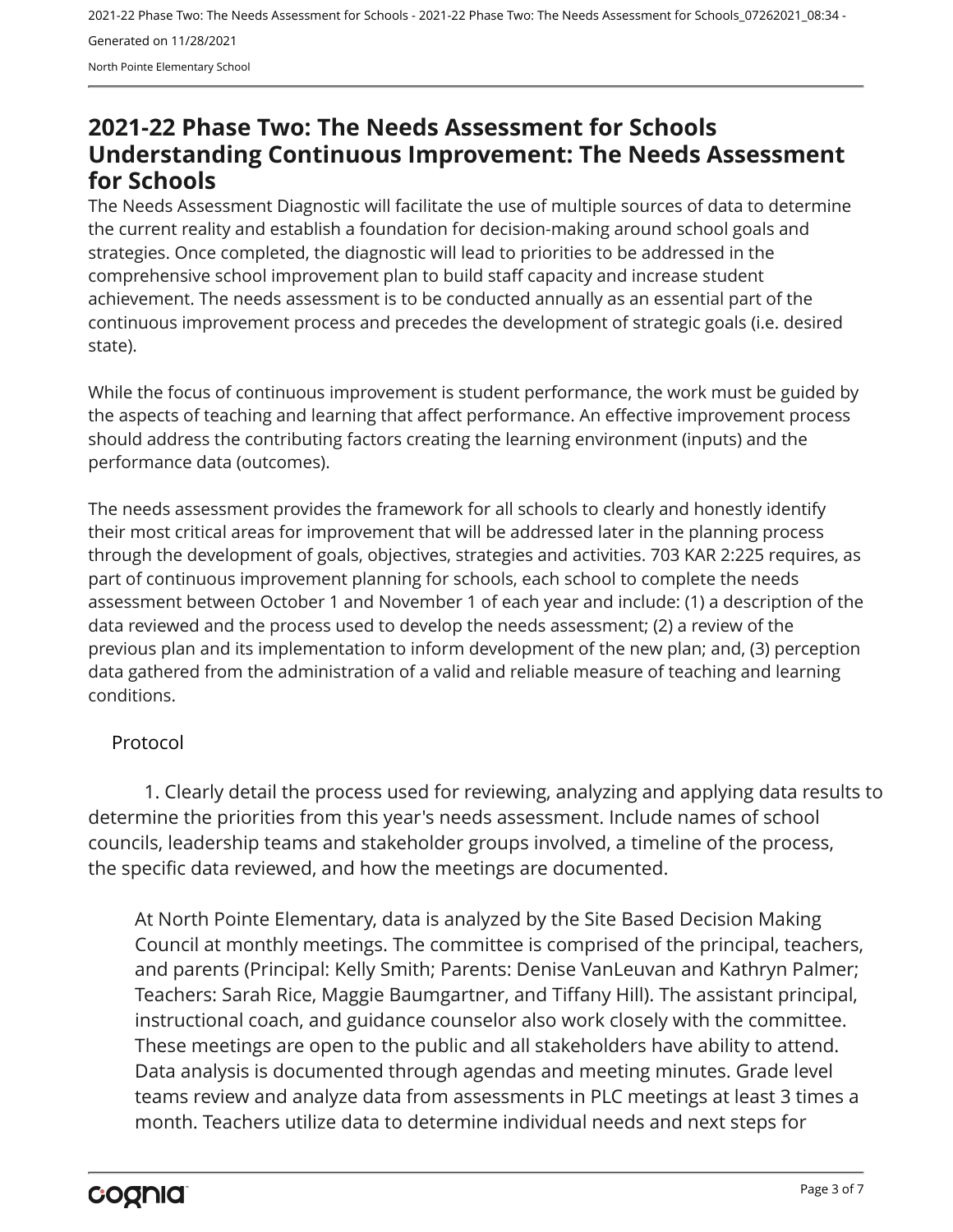North Pointe Elementary School

instruction and intervention. Meeting notes are taken and stored in an electronic platform. Teachers analyze assessment data (including KPREP, CASE, STAR, FastBridge etc) regularly at monthly staff meetings. Instructional plans are developed based on data outcomes.

#### **Trends**

2. Analyzing data trends from the previous two academic years, which academic, cultural and behavioral measures remain significant areas for improvement?

#### **Example of Trends**

- The number of behavior referrals increased from 204 in 2019-20 to 288 in 2020-21.

- From 2018 to 2020, the school saw an 11% increase in novice scores in reading among students in the achievement gap.

See Attached

#### **ATTACHMENTS**

**Attachment Name** 



**Academic Trends** 

Current State

3. Plainly state the current condition of the school using precise numbers and percentages as revealed by multiple sources of outcome data. Cite the source of data used.

#### **Example of Current Academic State:**

- Thirty-four percent (34%) of students in the achievement gap scored proficient on KPREP Reading.

- Fifty-four percent (54%) of our students scored proficient in math compared to the state average of 57%.

#### **Example of Non-Academic Current State:**

- Teacher attendance rate was 84% for the 2020-21 academic year.

- Survey results and perception data indicated 62% of the school's teachers received adequate professional development.

Current Academic State - See attachment Non-Academic Current State: - Student Attendance: Student attendance rate was 96.81 in 2020-2021 which was a slight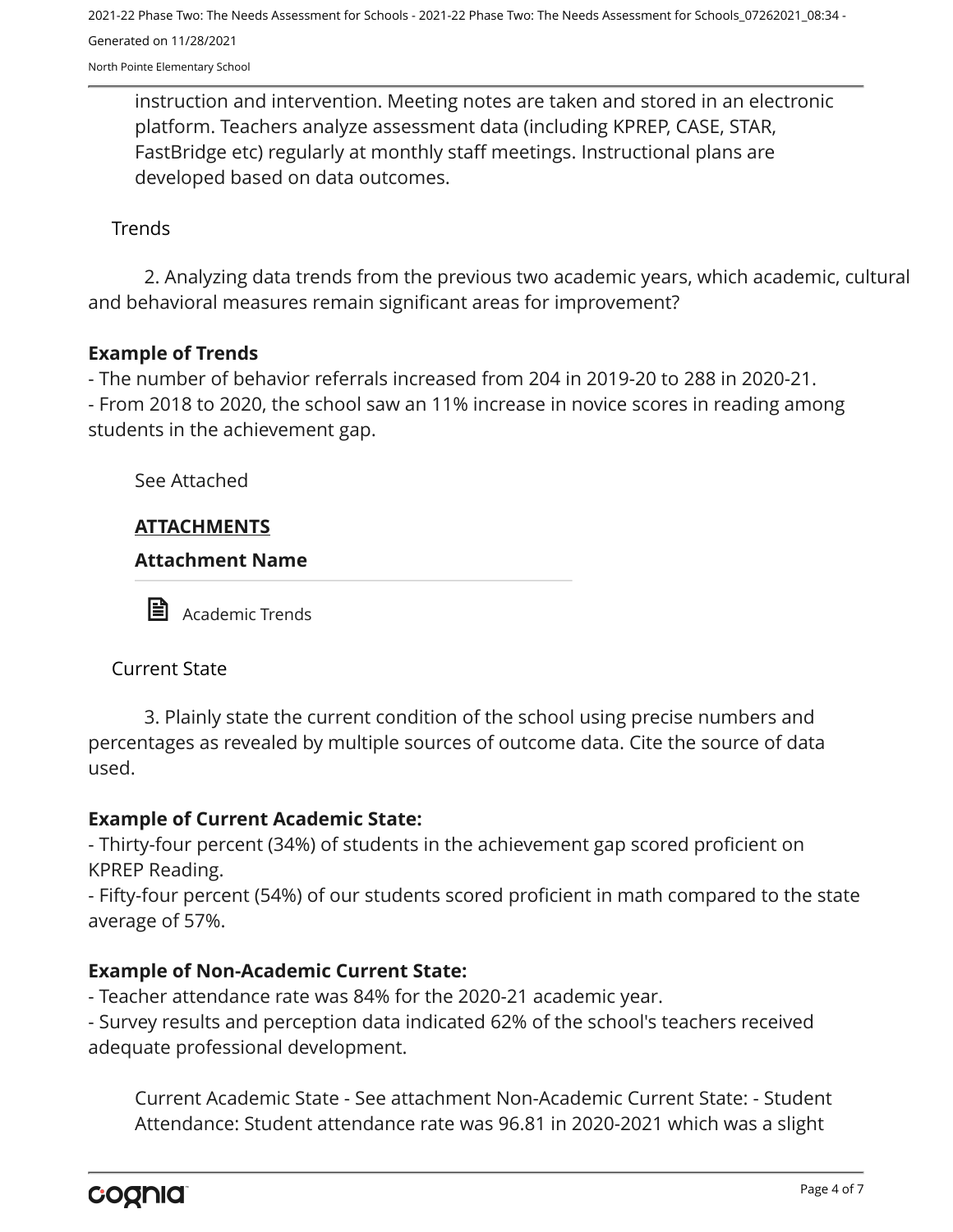North Pointe Elementary School

increase from 96.33% in 2019-2020. - The number of behavior referrals decreased from 97 in 2019-2020 to 22 in 2021-2021. - 31.1% of the school was identified as economically disadvantaged in 2020-2021. - The total school population was 441 students in 2021 which was a decrease from 455 in 2020.

# **ATTACHMENTS**

### **Attachment Name**

**■** Current Academic State

Priorities/Concerns

4. Clearly and concisely identify the greatest areas of weakness using precise numbers and percentages.

**NOTE:** These priorities will be thoroughly addressed in the Comprehensive School Improvement Plan (CSIP) diagnostic and template.

**Example:** Sixty-eight (68%) of students in the achievement gap scored below proficiency on the KPREP test in reading as opposed to just 12% of non-gap learners.

Areas of weakness lie in identified achievement gaps. See attachment.

# **ATTACHMENTS**

#### **Attachment Name**



Potential Source of Problem



Priorities and Concerns

# Strengths/Leverages

5. Plainly state, using precise numbers and percentages revealed by current data, the strengths and leverages of the school. Explain how they may be utilized to improve areas of concern listed above.

**Example:** Reading achievement has increased from 37% proficient to its current rate of 58%. The systems of support we implemented for reading can be adapted to address our low performance in math.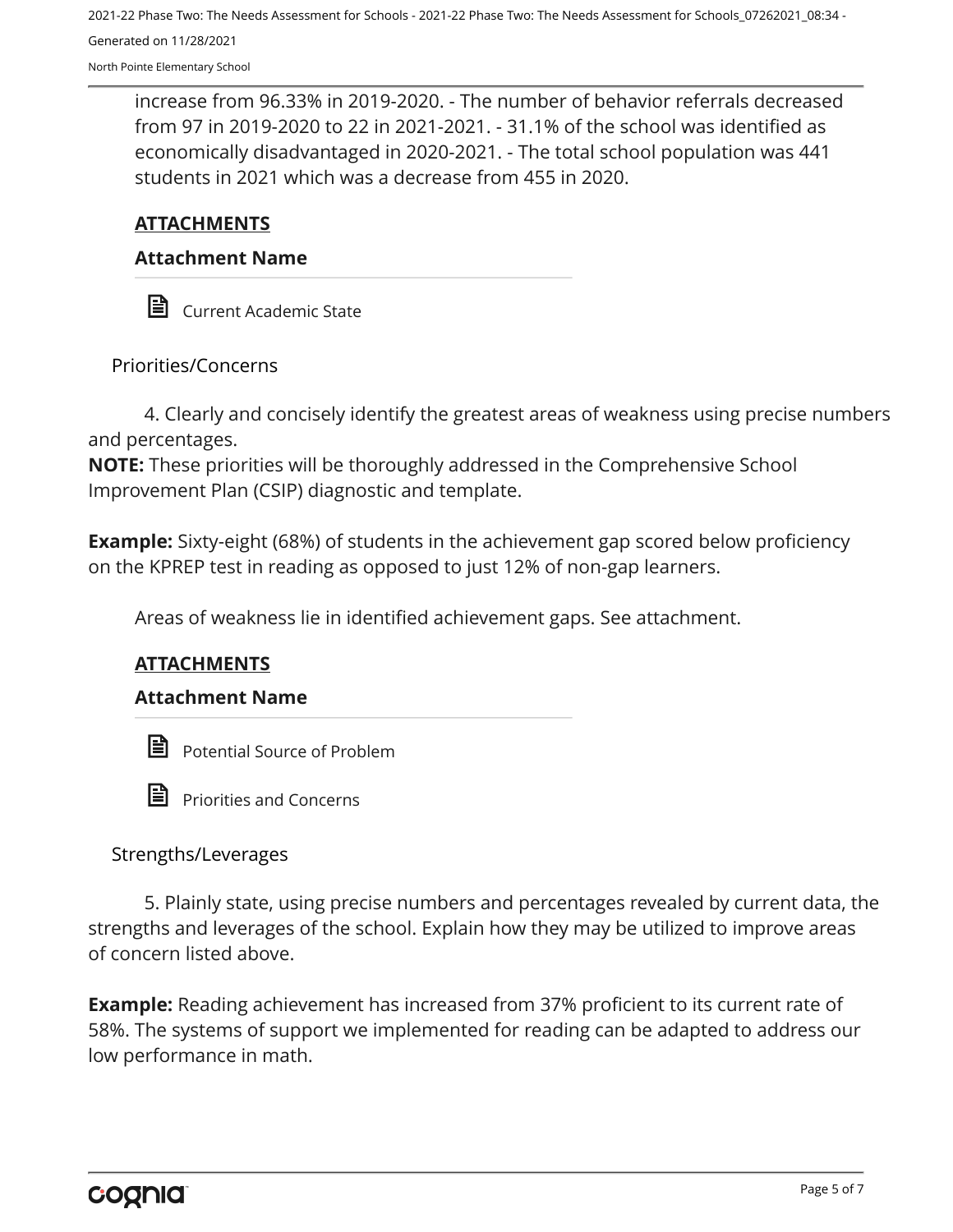North Pointe Elementary School

We have identified the following areas of strength at North Pointe Elementary: - The school had no achievement gaps that were great enough to be designated a TSI or ATSI school during the last reportable period. 59.2% of our students scored at the P/ D level in reading in 2021, which is above the district average of 50.2% P/D. 56.9% of our students cored at the P/D level in math in 2021, which is above the district average of 47.5% P/D.

Evaluate the Teaching and Learning Environment

6. Consider the processes, practices and conditions evident in the teaching and learning environment as identified in the six Key Core Work Processes outlined below:

[KCWP 1: Design and Deploy Standards](https://education.ky.gov/school/csip/Documents/KCWP%201%20Strategic%20Design%20and%20Deploy%20Standards.pdf) [KCWP 2: Design and Deliver Instruction](https://education.ky.gov/school/csip/Documents/KCWP%202%20Strategic%20Design%20and%20Deliver%20Instruction.pdf) [KCWP 3: Design and Deliver Assessment Literacy](https://education.ky.gov/school/csip/Documents/KCWP%203%20Strategic%20Design%20and%20Deliver%20Assessment%20Literacy.pdf) [KCWP 4: Review, Analyze and Apply Data](https://education.ky.gov/school/csip/Documents/KCWP%204%20Strategic%20Review%20Analyze%20and%20Apply%20Data.pdf) [KCWP 5: Design, Align and Deliver Support](https://education.ky.gov/school/csip/Documents/KCWP%205%20Strategic%20Design%20Align%20Deliver%20Support%20Processes.pdf) [KCWP 6: Establishing Learning Culture and Environment](https://education.ky.gov/school/csip/Documents/KCWP%206%20Strategic%20Establish%20Learning%20Culture%20and%20Environment.pdf)

Utilizing implementation data, perception data, and current policies and practices:

a. Complete the [Key Elements Template.](https://education.ky.gov/school/csip/Documents/School%20Key%20Elements%20Template.docx)

b. Upload your completed template in the attachment area below.

After analyzing the Key Elements of your teaching and learning environment, which processes, practices or conditions will the school focus its resources and efforts upon in order to produce the desired changes?

Note that all processes, practices and conditions can be linked to the six Key Core Work Processes.

**NOTE:** These elements will be thoroughly addressed in the Comprehensive School Improvement Plan (CSIP) diagnostic and template.

See Attached

# **ATTACHMENTS**

#### **Attachment Name**



North Pointe Key Elements - Phase Two Needs Assessment